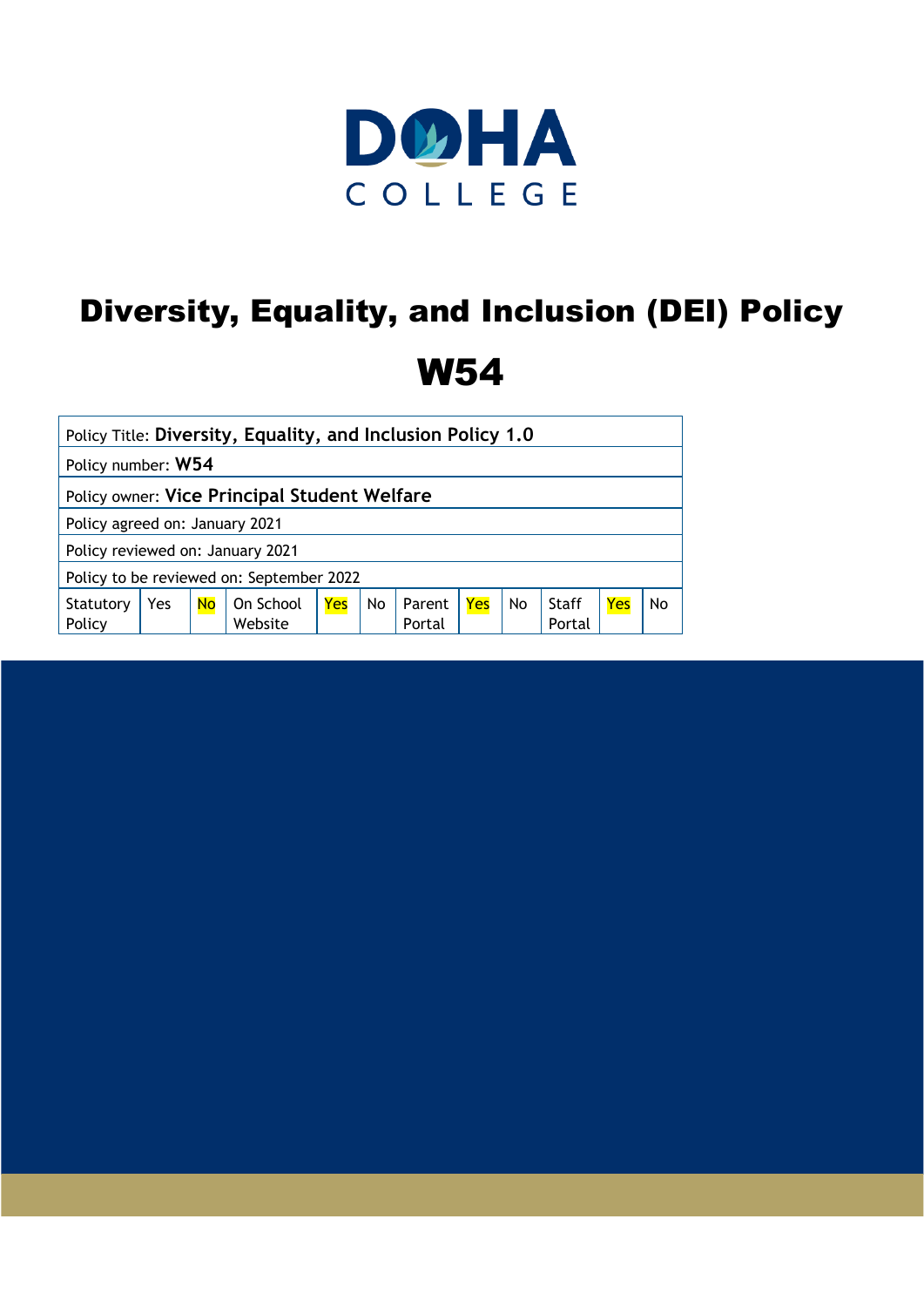

| Purpose and Introduction                                                                                                                       | $\mathbf 3$    |
|------------------------------------------------------------------------------------------------------------------------------------------------|----------------|
| Policy Aims                                                                                                                                    | $\mathbf 3$    |
| Scope of the policy                                                                                                                            | $5\phantom{1}$ |
| <b>Admissions and Recruitment</b>                                                                                                              | 6              |
| Curriculum                                                                                                                                     | 6              |
| <b>Bullying</b>                                                                                                                                | $\bf 6$        |
| Recording and Investigating incidents                                                                                                          | 6              |
| Roles and Responsibilities of Principal, other staff, Governors                                                                                | $\overline{7}$ |
| Training of staff, students, and parents                                                                                                       | 8              |
| Responding to bias, prejudice, or discrimination related incidents                                                                             | 10             |
| Internal process for dealing with bias, prejudice or Discriminatory related incidents (all parents will use the school<br>complaint procedure) | 12             |
| Possible outcomes                                                                                                                              | 13             |
| note                                                                                                                                           | 13             |
| Reporting and Recording                                                                                                                        | 13             |
| Record of revisions to policy                                                                                                                  | 14             |
|                                                                                                                                                |                |

Diversity, Equality, and Inclusion Policy 1.0 extending the state of the Effective Date: January 2021

Reference Number: W54 Page 2 of 15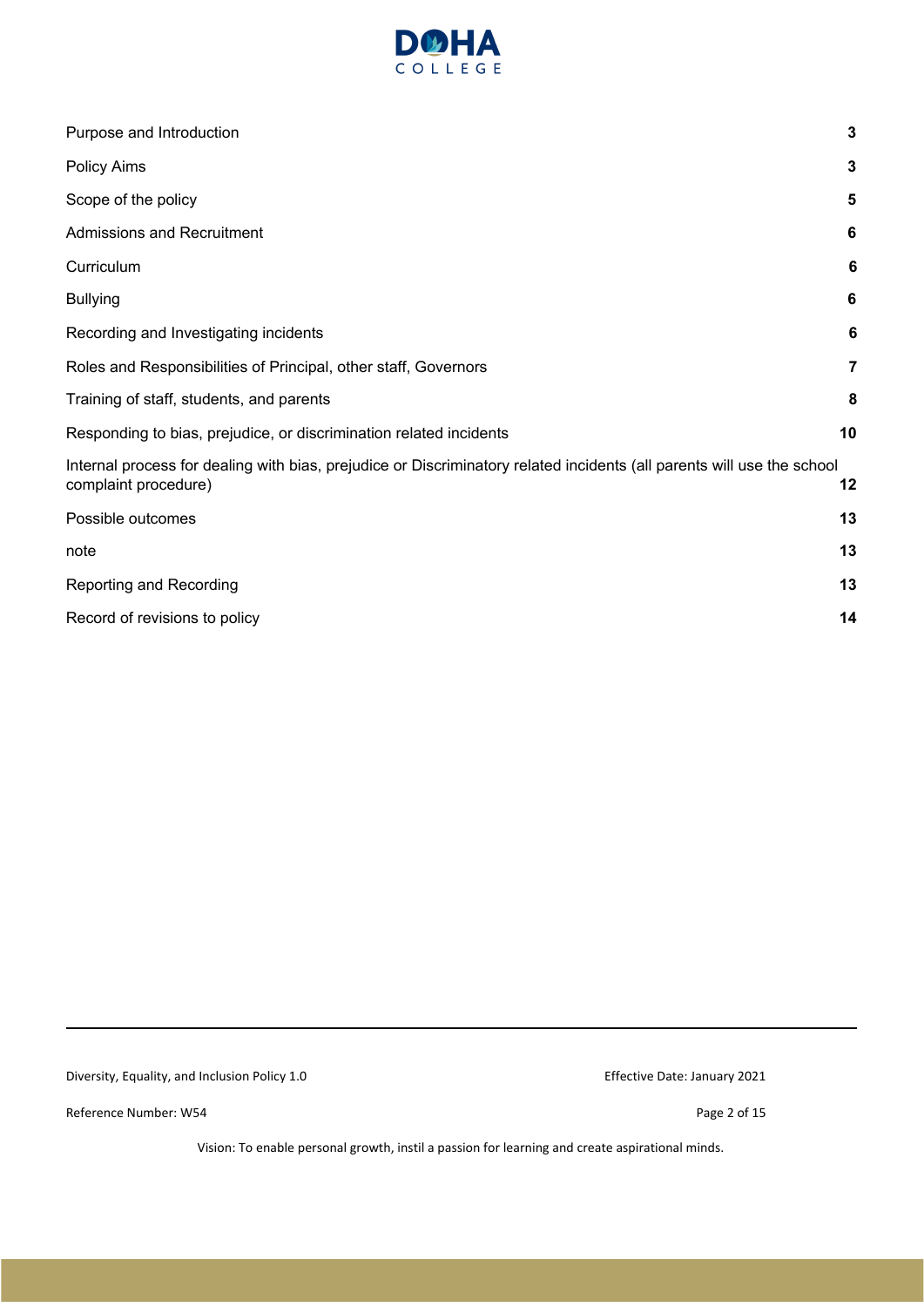

#### DIVERSITY, EQUALITY, AND INCLUSION POLICY 1.0

#### <span id="page-2-0"></span>PURPOSE AND INTRODUCTION

Doha College is committed to actively tackling bias, prejudice, and discrimination, promoting equal opportunities and good relations between all DC students, staff, parents and the community as a whole. Doha College recognises the benefits of having a diverse school community where pupils and staff are equally respected and valued. We seek to eliminate discrimination, advance equality of opportunity and foster good relations between everyone within our community. Doha College is an anti-racist, anti-discriminatory school that has a zero tolerance for bullying, harassment or victimisation within the college and its community.

This policy was written with reference to The Equality Act 2010 and local Qatar Law

[https://assets.publishing.service.gov.uk/government/uploads/system/uploads/attachment\\_data/file/31558](https://assets.publishing.service.gov.uk/government/uploads/system/uploads/attachment_data/file/315587/Equality_Act_Advice_Final.pdf) [7/Equality\\_Act\\_Advice\\_Final.pdf](https://assets.publishing.service.gov.uk/government/uploads/system/uploads/attachment_data/file/315587/Equality_Act_Advice_Final.pdf)

#### <span id="page-2-1"></span>POLICY AIMS

- To ensure the inclusion and equal opportunities for all members of Doha College, and promote community cohesion.
- To remove any barriers to learning and development created by inequality and ensure that pupils and staff are enabled to make the most of their abilities and qualities.
- To promote the positive ethos that focuses on diversity being a strength (that should be respected and celebrated by all associated with Doha College).
- To continually monitor the progress of students, identify their needs and provide support to children safeguarded by this policy at the earliest opportunity.
- To ensure that the school's ethos, policies, and practices respect and protect the rights of an individual.
- To take proportionate positive action to alleviate any disadvantages experienced by pupils or staff with protected characteristics.
- Be an equal opportunity employer.

Diversity, Equality, and Inclusion Policy 1.0 extending the state of the Effective Date: January 2021

Reference Number: W54 Page 3 of 15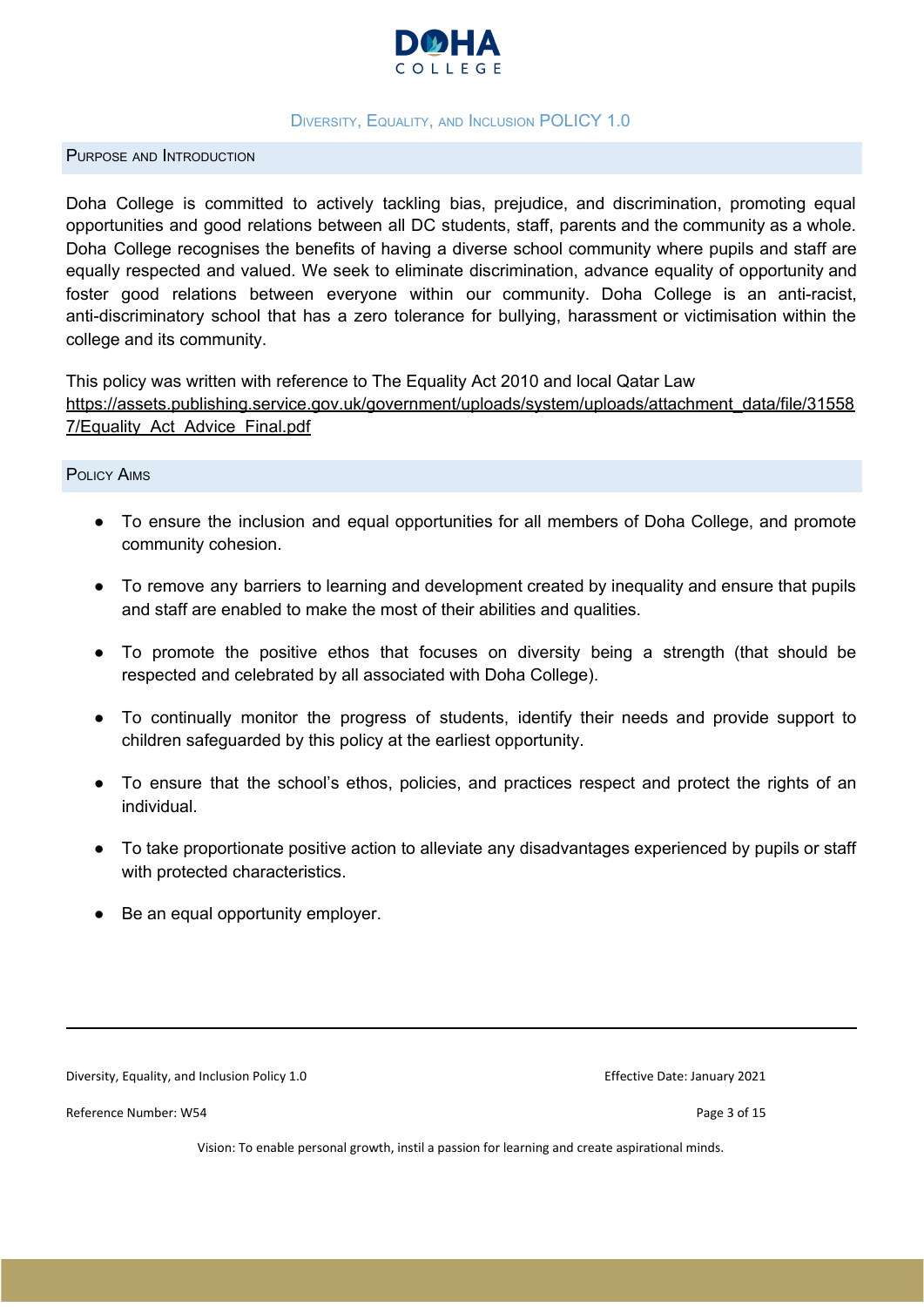

Doha College believes it is wrong to discriminate against anyone by treating them less favourably, as per the UK Equality Act 2010 and Qatar Law, because of characteristics such as:

- Gender
- Race
- Disability
- Religion or belief
- Age

Where a student or staff displays unwanted behaviour such as bias, prejudice or discrimination they will be challenged, and appropriate action taken using the supporting policies listed below:

- Student and Staff Code of Conduct,
- SEND,
- Bullying,
- Behaviour & Rewards.
- Safeguarding,
- Admissions,
- IT Policies

If a member of the community displays such unwanted behaviour, they will also be challenged in accordance with the Home School Agreement.

Diversity, Equality, and Inclusion Policy 1.0 extending the state of the Effective Date: January 2021

Reference Number: W54 Page 4 of 15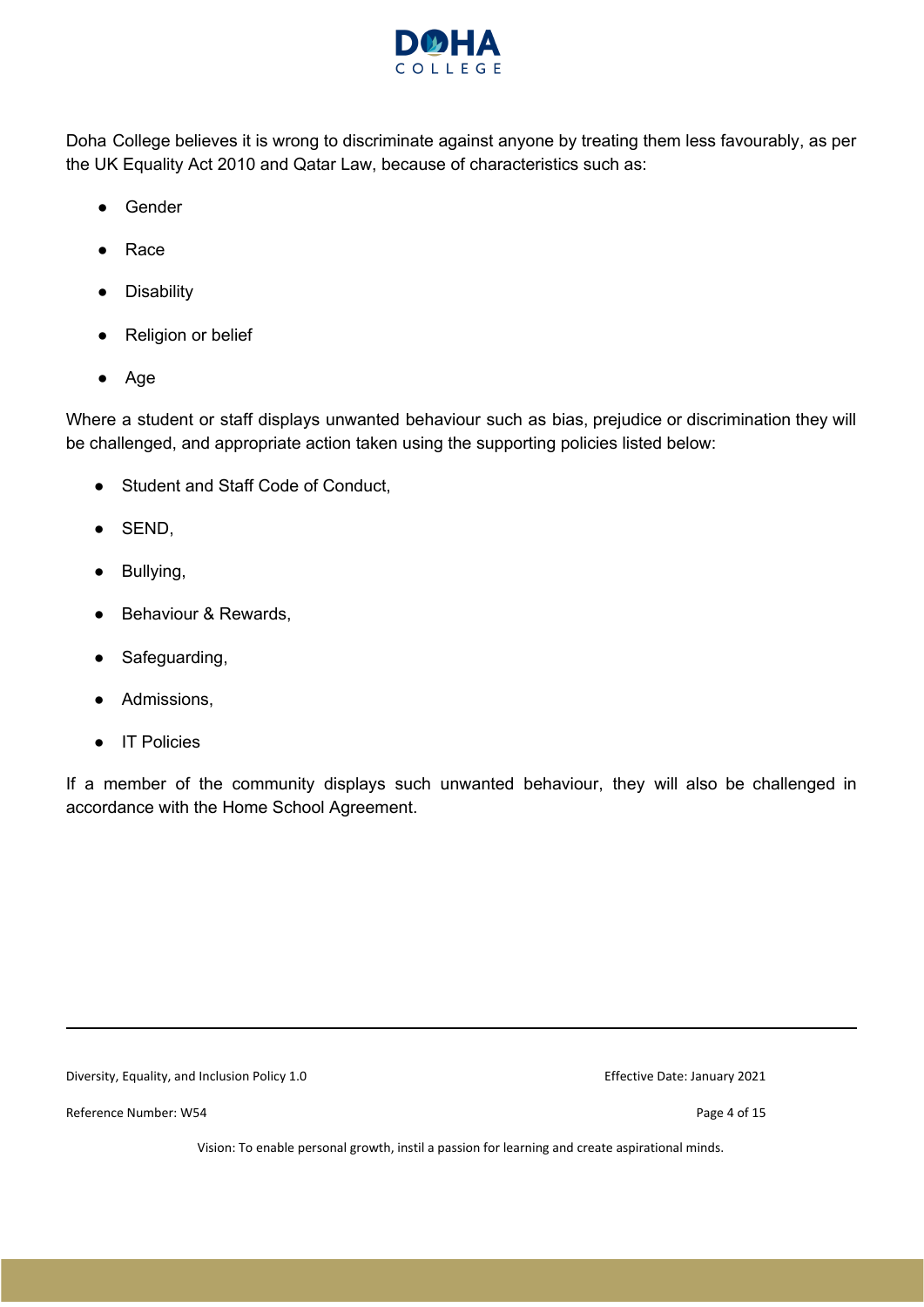

#### <span id="page-4-0"></span>SCOPE OF THE POLICY

Doha College endeavours to teach and model inclusiveness and does not tolerate discrimination and promote equal opportunities.

The aims of the school are to:

- Eliminate discrimination (either direct or indirect), harassment and victimisation.
- Challenge stereotypes and preconceived assumptions.
- Advance equality of opportunity.
- Foster good relations.
- Set out staff responsibilities.

Staff should support students' learning without prejudice or making them feel different or inferior to their peers. All staff are responsible for dealing with incidents involving discrimination, remaining free from bias and stereotyping. It is the staff's responsibility to de-escalate and educate at the earliest opportunity situations involving discrimination, stereotyping, or 'banter' as set out in the safeguarding and bullying polices.

Staff must promote good relations and model inclusive behaviour and take up training as needed to remain up to date with policies and legislation. Students who share concerns regarding discrimination should be listened to and supported. Through tracking of student concerns and student data such school reports, achievement points, behaviour points and the PASS results the school will endeavour to ensure unconscious bias is also challenged. Students who feel they have been subject to incidents of bullying or discrimination can be reported [here](https://docs.google.com/forms/d/1k5znUliV7fqkMgAzinUrfGE9EE9C5bsV6xSXVWpTzaU/edit).

Staff who feel they have been discriminated against should report the incident directly to HR. If the incident involves HR, then this should be reported to the Principal as per the usual complaints' procedure.

There is an expectation that all members of the Doha College community will support the above ethos. If a parent wishes to make a complaint, they should use the school complaints procedure.

Diversity, Equality, and Inclusion Policy 1.0 extending the state of the Effective Date: January 2021

Reference Number: W54 Page 5 of 15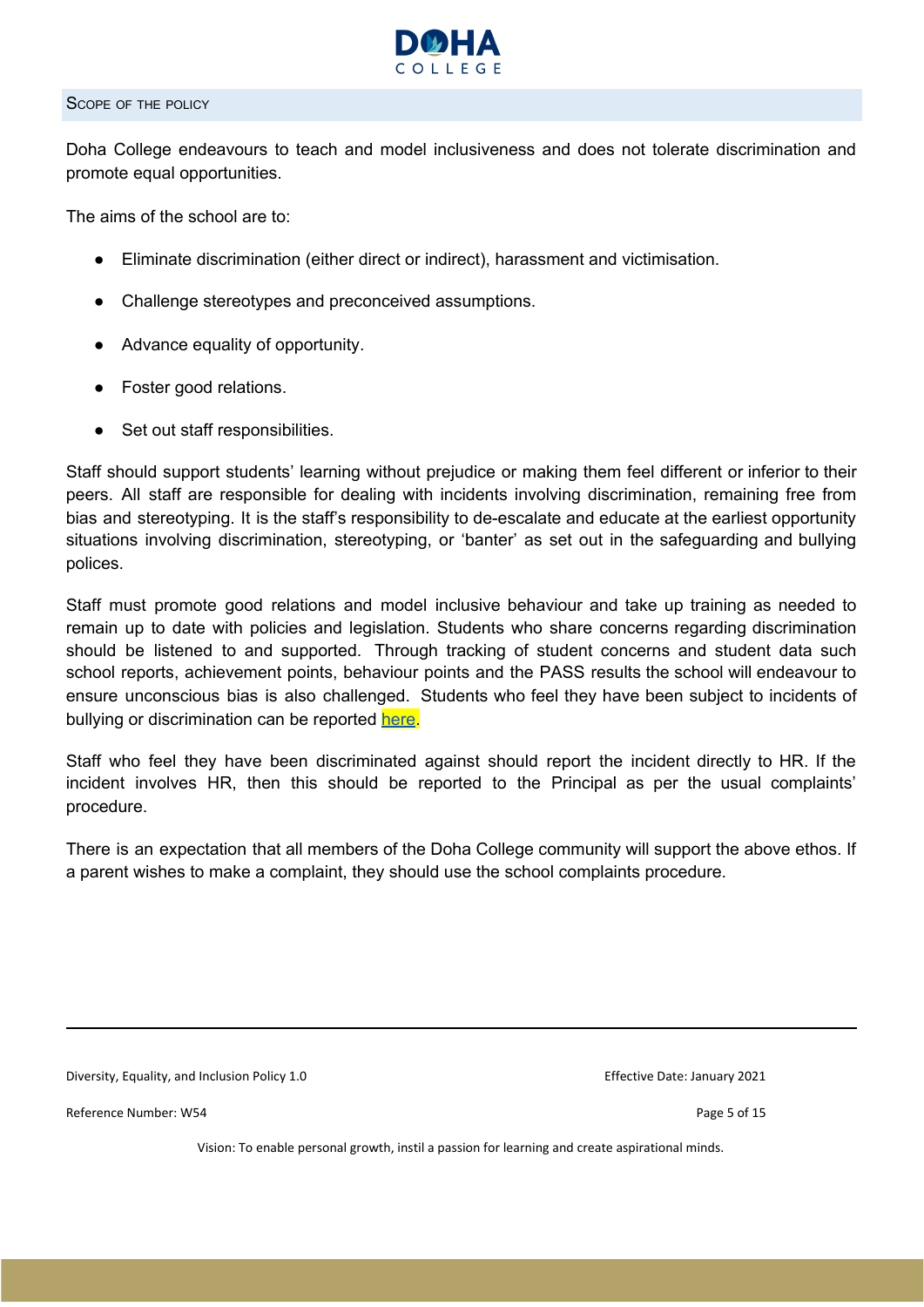

#### <span id="page-5-0"></span>ADMISSIONS AND RECRUITMENT

Doha College accepts applications from pupils and staff irrespective of their race, disability, gender, special educational needs or disability, religion, or belief. Doha College will treat all applicants in a fair and open way and every application will be considered on its merits. Doha Colleges aims to operate without any unconscious bias. This is outlined further in the Admissions policy.

#### <span id="page-5-1"></span>**CURRICULUM**

The curriculum is designed to create opportunities to promote and reflect on inclusive practises and challenge stereotypes and bias using a range of materials. The aim of this is to successfully promote harmony and understanding amongst a diverse population and prepare students for a life in a diverse society.

Opportunities will be created for pupils to appreciate their own culture and celebrate and gain insight into other cultures. Pupils and staff will be encouraged to question and challenge assumptions of both known and unknown stereotypes as part of their learning.

It should be noted a complaint against the topic is not viewed as being discriminatory, but if a teacher then uses the topic to reinforce or support stereotypes, then that will be classed as discrimination.

#### <span id="page-5-2"></span>**BULLYING**

Doha College has a zero- tolerance of bullying of its students, staff, or wider school community, either face-to-face or online. The school has a reporting procedure for complaints and concerns, as a mechanism for parents, staff, and students regarding issues of discriminatory behaviour. This is in addition to the school's bullying policy to ensure all students are treated fairly and any form of prejudice or discriminatory based bullying will be taken seriously. Reports of bullying of students will be dealt with firmly in accordance with our Behaviour Policy, Student Code of Conduct and Home School Agreement.

#### <span id="page-5-3"></span>RECORDING AND INVESTIGATING INCIDENTS

All incidents of discrimination will be recorded and investigated in line with the complaints procedure and Behaviour Policy. All incidents of discrimination will be investigated and reported to the leadership group. An action plan in response to a complaint/concern will be created within 2 school days of receiving the concern/complaint by the investigation lead as appointed by the Vice Principal Student Welfare. Doha College believes in supporting both the victims and offenders in remediating discriminatory behaviour as set out in the bullying policy.

Diversity, Equality, and Inclusion Policy 1.0 extending the state of the Effective Date: January 2021

Reference Number: W54 Page 6 of 15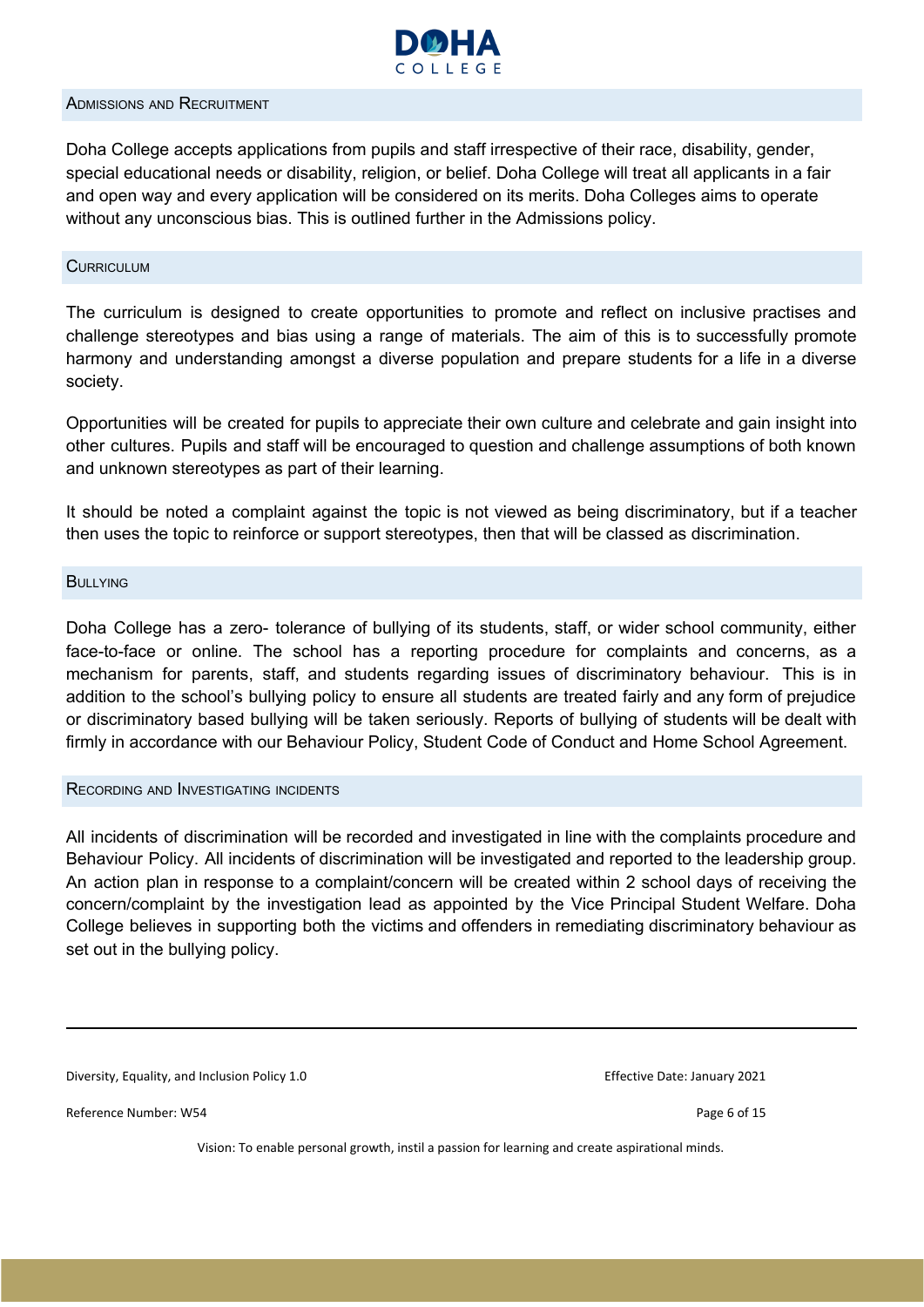

<span id="page-6-0"></span>ROLES AND RESPONSIBILITIES OF PRINCIPAL, OTHER STAFF, GOVERNORS

The Principal will:

Check that the school provides information to demonstrate its compliance with equality objectives and incorporate these objectives into the school development plan.

Consider equality before and at the time of making decisions or taking actions which may have implications for any of those groups covered in the list of points above, and keep a record showing that questions relevant to equality duties have been addressed.

Ensure that governors, staff, parents, and carers are aware of their roles in ensuring compliance with this policy.

Work with governors and staff to establish a culture which celebrates diversity/equality and achievement; promotes high expectations and inclusive approaches; welcomes applications for school places and jobs from all sections of the community.

Ensure that incidents are reported, analysed, addressed swiftly and effectively, and reported on.

Students, parents, and carers will be consulted on the (Diversity, Equality, and Inclusion (DEI) action plan regularly and be kept informed through the school prospectus and other relevant literature.

Disseminate the outcomes of any evaluations to the whole school community, together with a summary of the action to be taken.

- ❖ The staff will actively implement the DEI policy, and support the monitoring of impact.
- ❖ Visitors and contractors will be made aware of the policy through relevant signs around the school, and clauses in contracts.

The Board of Governors will:

Contribute to decision making when objectives are being agreed.

Ensure that equality objectives are integrated in the school improvement plan together with detail about how and when implementation will be monitored, and the impact evaluated.

Designate a lead governor for equality issues.

Use its power to nominate governors to ensure its composition reflects the community it serves.

Diversity, Equality, and Inclusion Policy 1.0 extending the state of the Effective Date: January 2021

Reference Number: W54 Page 7 of 15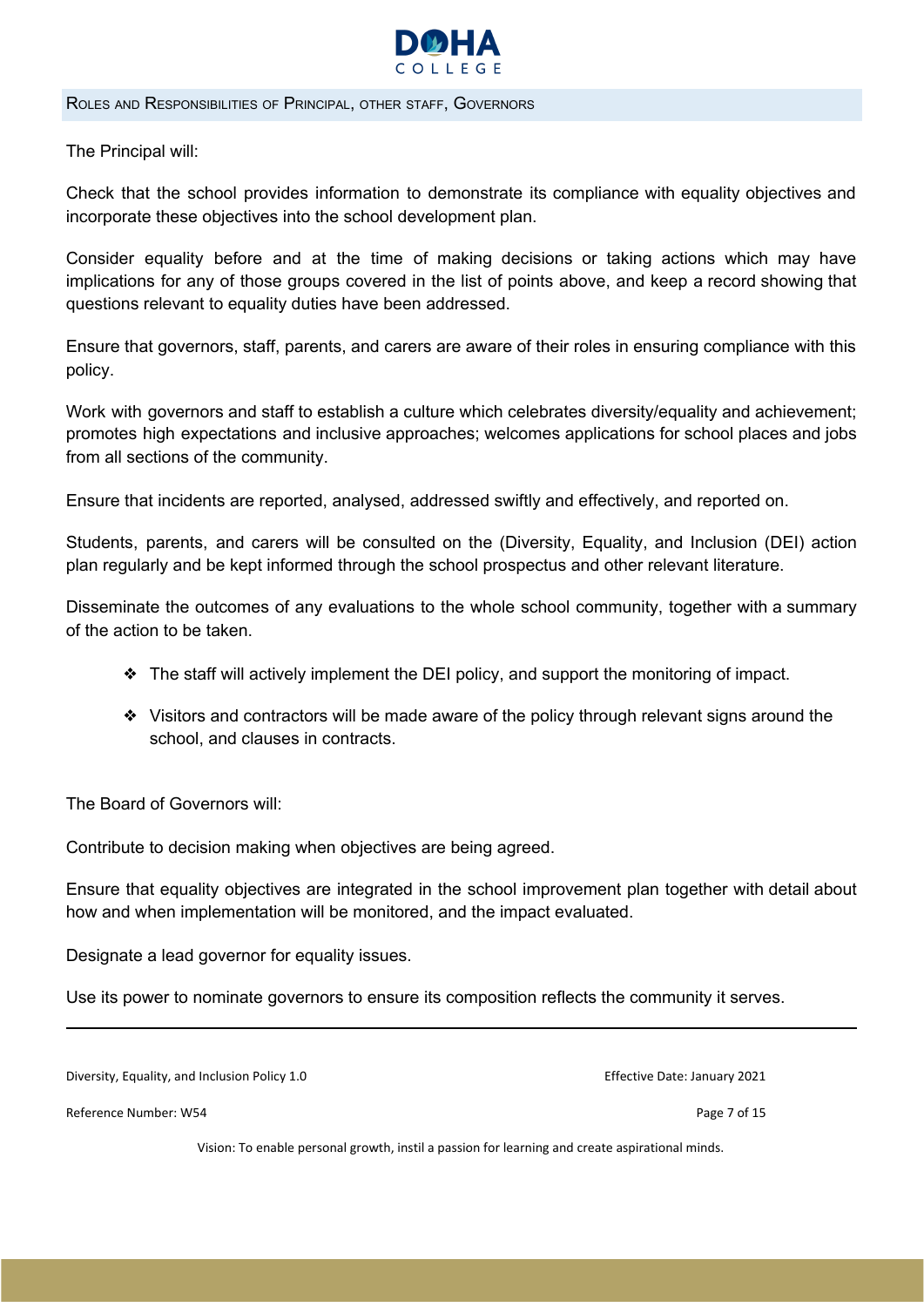

Monitor and evaluate the implementation and impact of this policy, seeking evidence of measurable improvements in relation to equality issues, and using the outcomes to inform future plans.

They will monitor the pattern and frequency of equality related incidents - defined as any incident which is perceived by the victim or any other person to contravene this policy and evaluate the effectiveness of response.

The governing board expects all members of the school community to be committed to this policy, and that visitors will comply with it. It accepts responsibility for ensuring that this policy is implemented in every aspect of school life.

<span id="page-7-0"></span>TRAINING OF STAFF, STUDENTS, AND PARENTS

Training will be made available for all members of the community to raise awareness, model good practise, reinforce expectations and challenge reflection such as preconceived views or biases. There will be a mixture of mandatory and voluntary training provided and recommended, along with regular updates and reminders, and as part of the new staff induction programme into Doha College ethos and practice. The school will also keep an updated DEI Action Plan and log of training and other events.

At Doha College we define the key terms associated with Diversity, equality, and inclusion as the following.:

- Equal opportunity refers to the principle of treating all people the same, and not being influenced by a person's gender, race, religion, etc.
- Equality is the right of different groups of people to have a similar social position and receive the same treatment.
- Bias is a natural inclination for or against an idea, object, group, or individual. It is often learned and is highly dependent on variables like a person's socioeconomic status, race, ethnicity, educational background, etc. At the individual level, bias can negatively impact someone's personal and professional relationships; at a societal level, it can lead to unfair persecution of a group.
- Unconscious or 'implicit bias'. People are naturally biased—they like certain things and dislike others, often without being fully conscious of their prejudice. Bias is acquired at a young age, often because of one's upbringing. This unconscious bias can lead to an individual or a group treating others unfairly because of their gender, ethnicity, race, or other protected characteristic.
- Discrimination is the act of making unjustified distinctions between human beings based on the groups, classes, or other categories to which they are perceived to belong.

Diversity, Equality, and Inclusion Policy 1.0 extending the state of the Effective Date: January 2021

Reference Number: W54 Page 8 of 15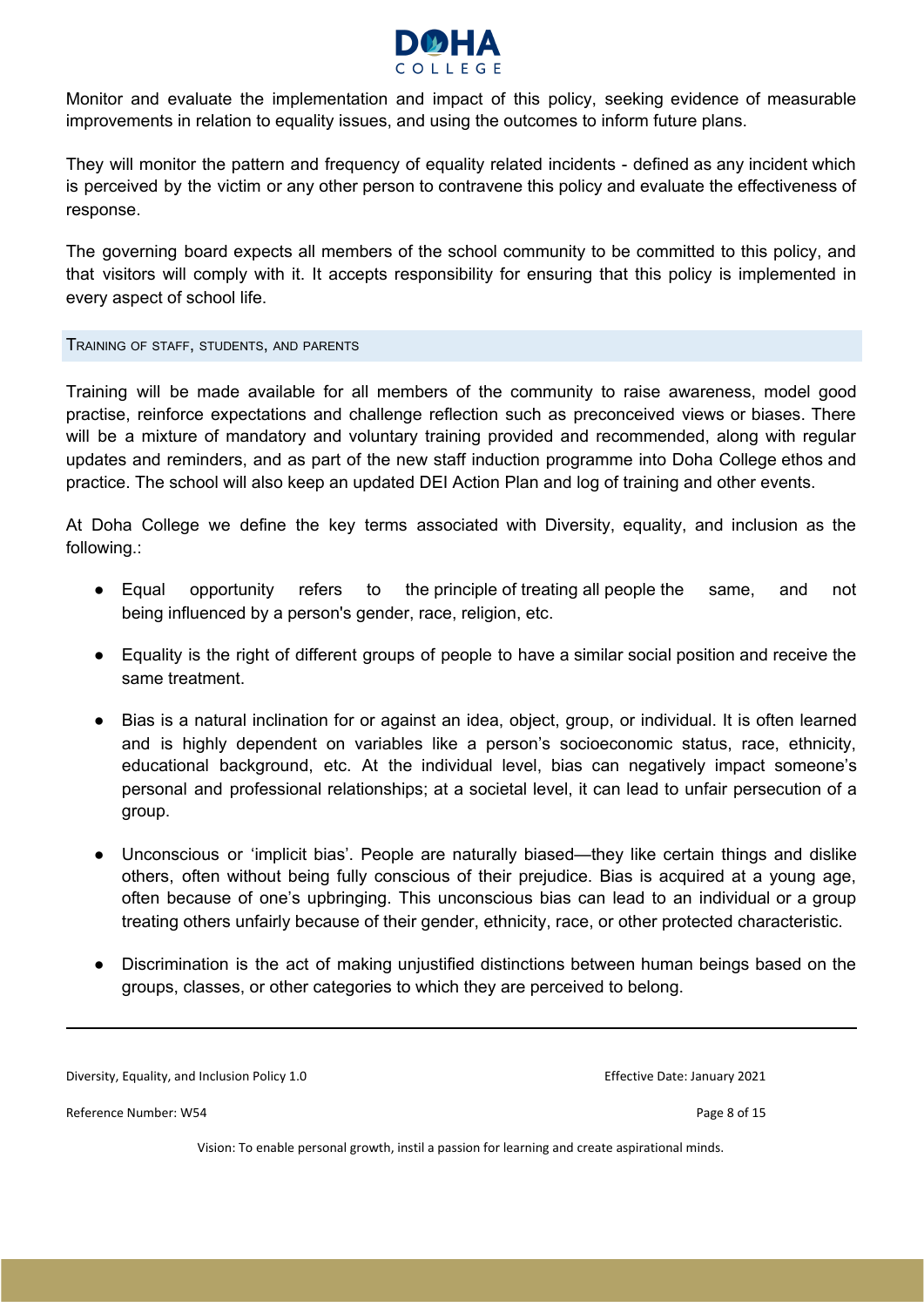

- Direct discrimination occurs when one person treats another less favourably, because of a protected characteristic, than they treat – or would treat – other people.
- Indirect discrimination occurs when a "provision, criterion or practice" is applied generally but has the effect of putting people with a particular characteristic at a disadvantage when compared to people without that characteristic.
- Prejudice refers to the beliefs, thoughts, feelings, and attitudes someone holds about a person or group. A prejudice is not based on experience; instead, it is a prejudgment, originating outside actual experience. An example may be that one race or gender is seen as superior to another.
- Harassment occurs in relation to a relevant protected characteristic, which has the purpose or effect of violating a person's dignity or creating an intimidating, hostile, degrading, humiliating or offensive environment for that person.
- Stereotype is an over-generalised belief about a particular category of people. It is an expectation that people might have about every person of a particular group.
- Victimisation occurs when a person is treated less favourably than they otherwise would have been because of something they have done previously, or their parents or sibling/s.
- Microaggressions are one outgrowth of implicit bias. A microaggression is a subtle verbal or nonverbal behaviour, committed consciously or not, that is directed at a member of a marginalised group, and has a harmful, derogatory effect.
- To further understand microaggressions, there are three defined subtypes of microaggressions: micro assaults, micro insults, and micro invalidations.
	- o Micro assaults are the most overt type of microaggressions. Most often they are done intentionally and the person doing them knows that they are harmful and derogatory. An example would be using a slang term to refer to someone of a particular race, with the knowledge that this term has a derogatory meaning.
	- o Micro insults are more subtle than microaggressions. These are usually comments with an underlying meaning or a backhanded compliment. For example, a micro insult might involve saying that someone only got their job because of affirmative action.
	- o Micro invalidations involve telling a marginalised group that their experiences of prejudice don't matter or that they are being over-reactive or too sensitive about the things that are being said. In other words, a micro invalidation might follow a micro assault or micro insult.

Diversity, Equality, and Inclusion Policy 1.0 extending the state of the Effective Date: January 2021

Reference Number: W54 Page 9 of 15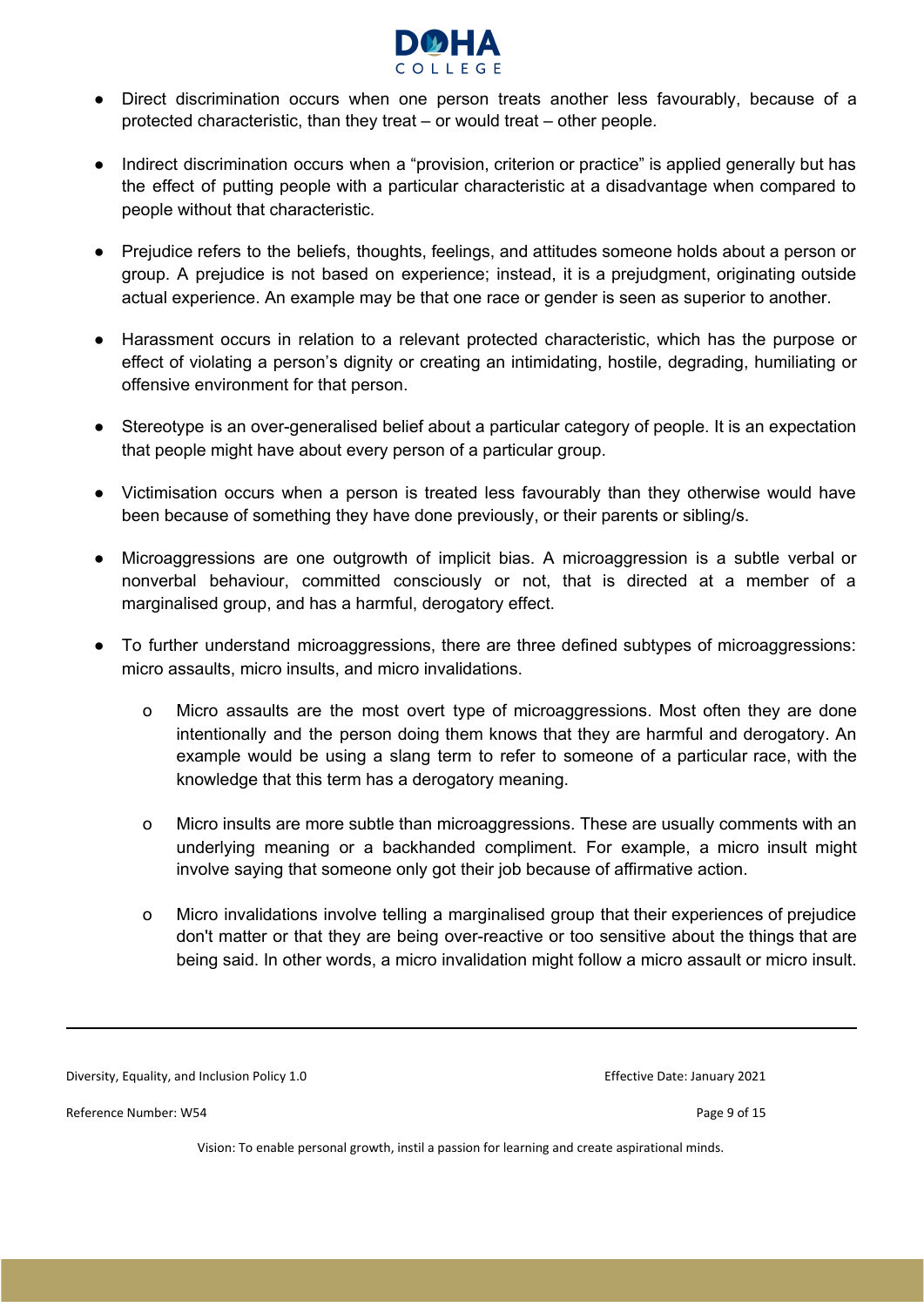

Please note that there is an expectation that any member of the community who is in the school or *associated with the school is expected to follow this policy, ethos, and procedures.*

<span id="page-9-0"></span>RESPONDING TO BIAS, PREJUDICE, OR DISCRIMINATION RELATED INCIDENTS

#### **What is a bias or prejudicial related incident?**

A bias incident is any act committed against a person or their property, motivated by the offender's conscious or unconscious bias against a person or group based on a perceived protected characteristic. It does not mean it is a hate crime or criminal act.

#### **What is a discrimination incident?**

A discrimination Incident can be a horrible and hurtful experience, and, in many instances, it is against the law. It can be stopping someone from doing something through intimidation, causing physical or emotional harm, or targeting someone negatively due to an actual or perceived protected characteristic. These acts include but are not limited to hazing, bullying, verbal abuse, assault, isolation, or unfair treatment.

#### **What is a hate crime?**

A hate crime is seen as any criminal offence which is perceived by the victim or any other person, to be motivated by hostility or prejudiced views based on a person's protected characteristic. It is the 'who' which causes the hostility. The offence of incitement to hatred occurs when someone acts in a way that is threatening and intended to stir up hatred.

Any incident which is perceived to be bias, prejudice or discriminatory related will be investigated and appropriate sanctions applied as per the student's behaviour, staff/student code of conduct and home school agreement. The most common bias, prejudice or discriminatory related incidents may take the form of:

- Prejudicial language
- Ridicule and jokes
- Verbal abuse
- Physical assault
- Graffiti or damage to property

Diversity, Equality, and Inclusion Policy 1.0 extending the state of the Effective Date: January 2021

Reference Number: W54 Page 10 of 15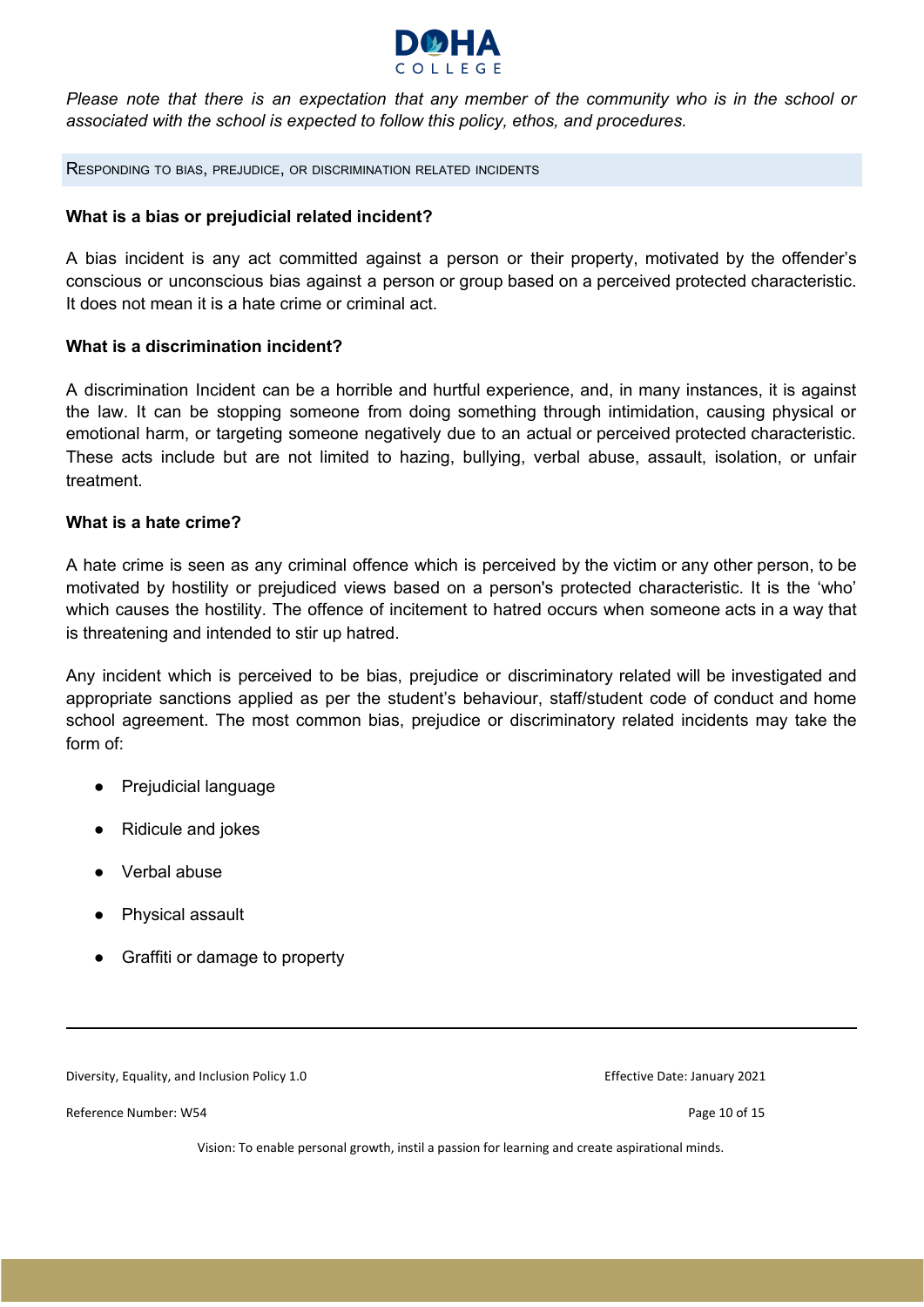

- Discriminatory behaviour (e.g., refusing to work with someone because of a protected characteristic)
- Incitement to behave in a prejudicial manner (e.g., wearing a racist badge, recruitment to racist organisations, promoting homophobic literature)
- Cyber bullying

Diversity, Equality, and Inclusion Policy 1.0 extending the state of the Effective Date: January 2021

Reference Number: W54 Page 11 of 15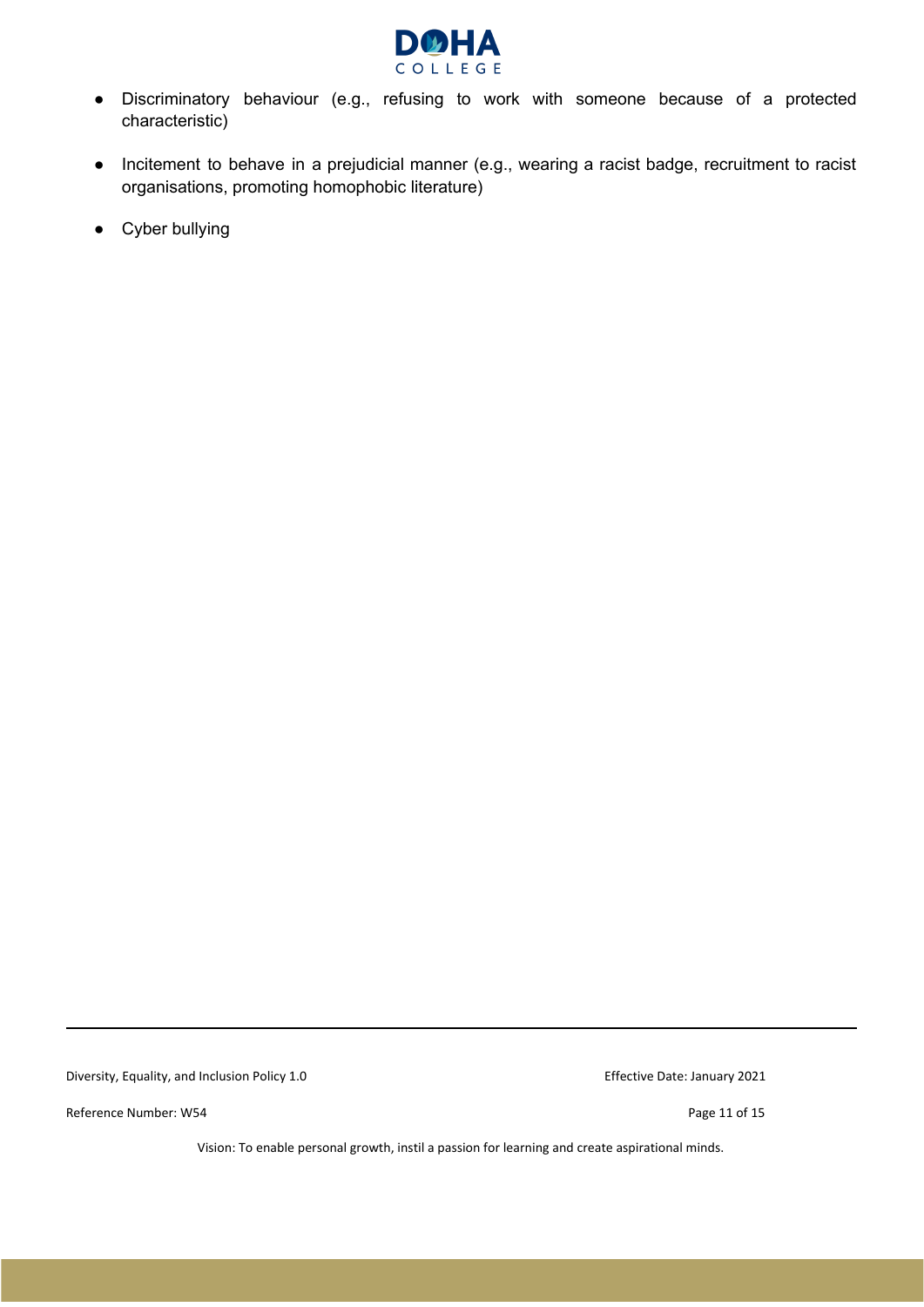

<span id="page-11-0"></span>INTERNAL PROCESS FOR DEALING WITH BIAS, PREJUDICE OR DISCRIMINATORY RELATED INCIDENTS (ALL PARENTS WILL USE THE SCHOOL COMPLAINT PROCEDURE)

Possible bias, prejudice or discriminatory related incident occurs and is reported to a staff member by a student or parent

Staff member witnesses a bias, prejudicial or discriminatory related incident regarding a student

Staff member/student completes a reporting form and forward to VP Welfare

Staff member feels they are a victim of a bias, prejudicial or discriminatory related incident

Staff member contacts Head of HR. If HR incident, then contact the Principal.

#### Complex incident\*

VP Welfare or Head of HR investigates issue raised and then convenes an Equality Committee.

Further investigation of the incident is planned and the skills/knowledge/experience of the equalities committee are utilised to support this.

Support and actions are agreed by the committee, all involved are informed of the outcome.

Incident action form is used to record this and is discussed as a standing agenda item at LG.

\*If a staff member is involved in the complaint, HR should be informed and present at the investigation.

#### Non-Complex incident

#### **VP Welfare**

investigates, support and actions are agreed in conjunction with the relevant policies, all involved are informed of the outcome.

Incident action form is used to record this and is discussed as a standing agenda item at LG.

| <b>Non-Complex</b><br>incident | The issue is obvious and both parties agree on the outcome.                                                                                                              |
|--------------------------------|--------------------------------------------------------------------------------------------------------------------------------------------------------------------------|
| <b>Complex</b><br>incident     | Where parties disagree on the outcome and the cause, intent and bias<br>are unclear.                                                                                     |
| <b>Equality</b><br>Committee   | Members of staff and students from the cultural committee who<br>discuss the case, review the investigation, and ensure an impartial,<br>proportionate, and fair outcome |

Diversity, Equality, and Inclusion Policy 1.0 extending the state of the Effective Date: January 2021

Reference Number: W54 Page 12 of 15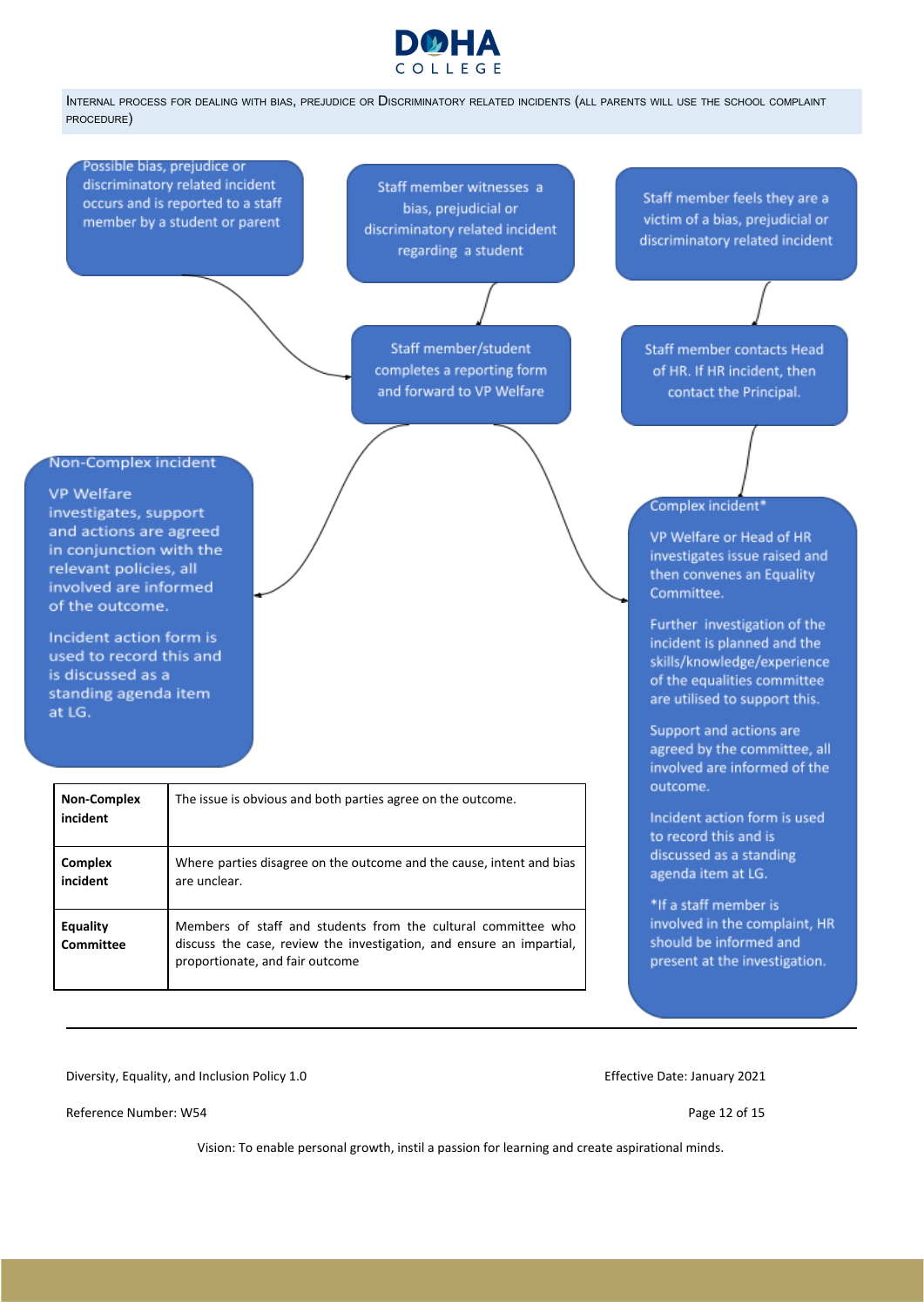

#### <span id="page-12-0"></span>POSSIBLE OUTCOMES

Bias-related discrimination and harassment is unacceptable. Depending on the investigation outcomes, the consequences may include a, but are not limited to, the following (as set out in the bullying and behaviour policies):

- − verbal reprimands
- − written reprimands and warnings
- − monitoring or restriction of areas within the school such as common room or other public areas
- mandatory counselling and/or training (education)
- − fixed term exclusion (internal or external)
- permanent removal from the college

#### <span id="page-12-1"></span>**NOTE**

Lack of evidence should not discourage complainants from reporting bias/discrimination-related incidents. However, charges found to have been intentionally dishonest or made maliciously without regard for truth may be subject to disciplinary action.

#### <span id="page-12-2"></span>REPORTING AND RECORDING

All student Reporting Forms and Incident Action Forms are kept as a matter of record in the welfare department. Reporting the incident will be via a google form found [here](https://docs.google.com/forms/d/1k5znUliV7fqkMgAzinUrfGE9EE9C5bsV6xSXVWpTzaU/edit).

A copy of the reporting summary form for the investigation can be found [here.](https://drive.google.com/file/d/1kDpdgQgydjyO3c4jlDRn_Wn8m3l3iXRG/view?usp=sharing)

A copy of the Incident Action Form can be found [here.](https://docs.google.com/document/d/1NE151hU-_rRdB1jVRLbfiZT99AxIy69L/edit)

All parent and Staff complaints will follow the school complaints and HR policies.

Diversity, Equality, and Inclusion Policy 1.0 extending the state of the Effective Date: January 2021

Reference Number: W54 Page 13 of 15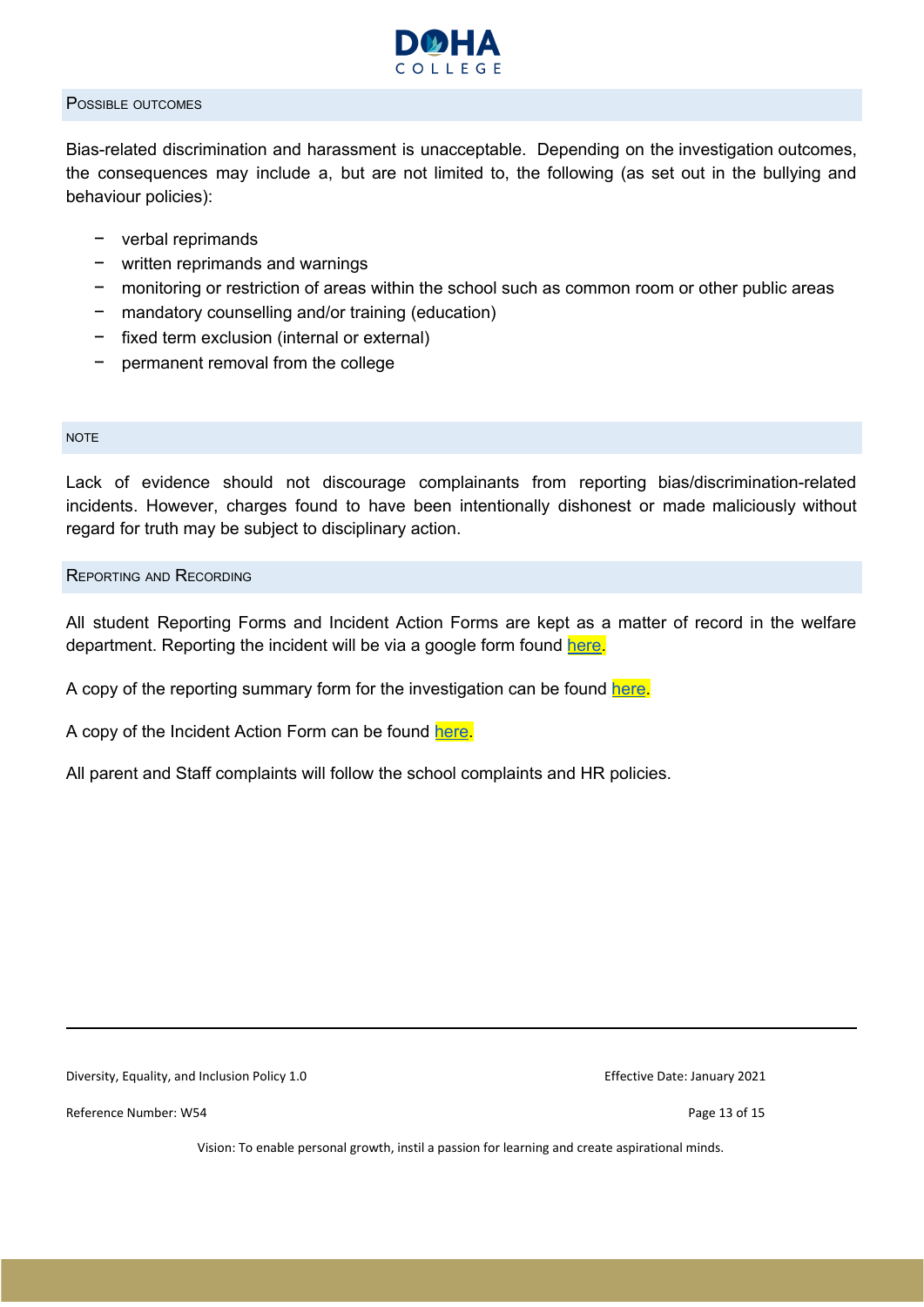

### <span id="page-13-0"></span>RECORD OF REVISIONS TO POLICY

| <b>Revision Date</b> | <b>Description</b> | <b>Sections Affected</b> |
|----------------------|--------------------|--------------------------|
|                      |                    |                          |
|                      |                    |                          |

Diversity, Equality, and Inclusion Policy 1.0 extending the state of the Effective Date: January 2021

Reference Number: W54 Page 14 of 15